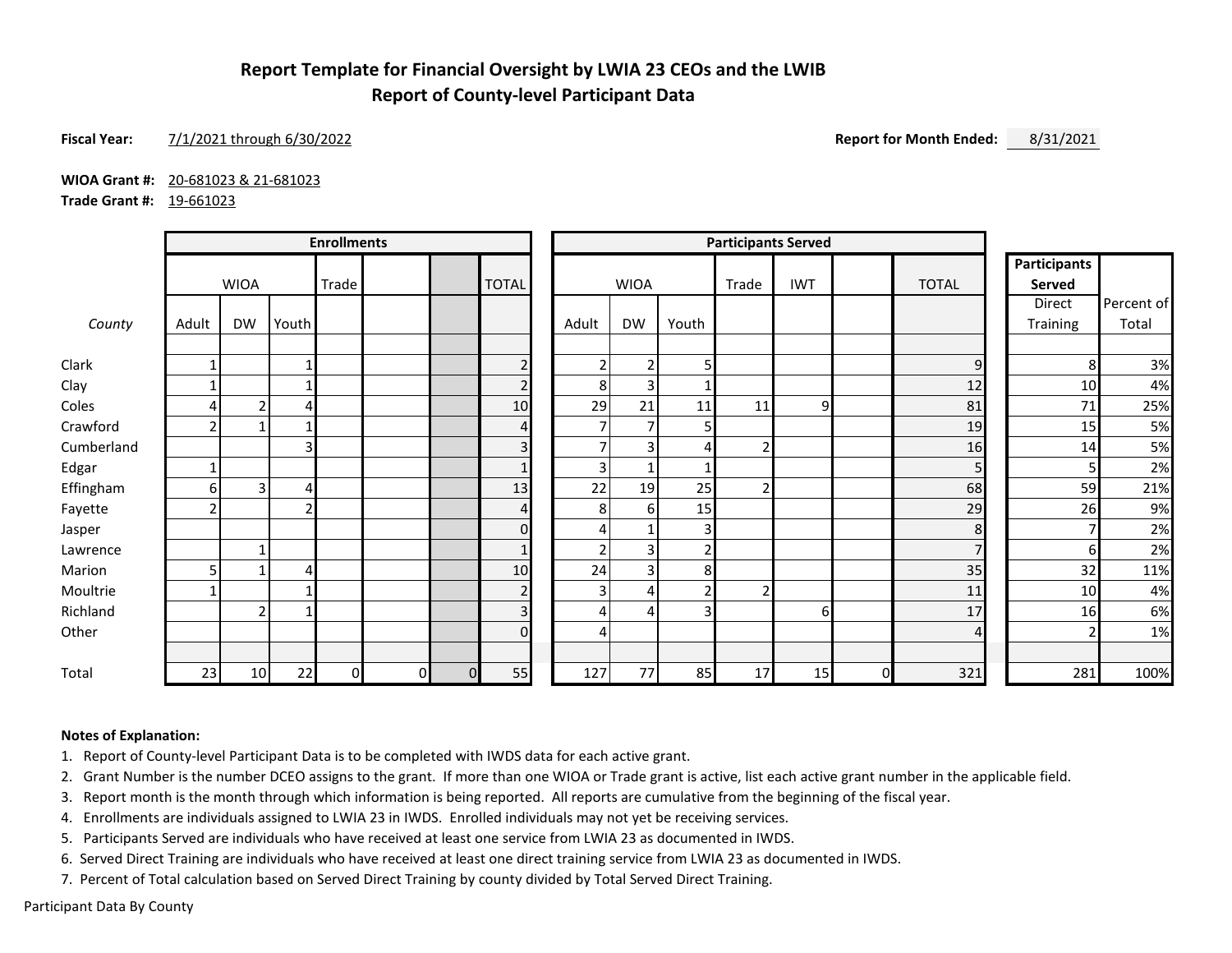# **LWIA 23 CEO and LWIB Financial Oversight Report of County-level Participant Direct Training Expenditures**

**Fiscal Year:** 07/01/2021 through 06/30/2022 **Report for Month Ended:** 8/31/2021

|            |              |              |                                      |              |             | $20 - 681023$ |          |                        |            |
|------------|--------------|--------------|--------------------------------------|--------------|-------------|---------------|----------|------------------------|------------|
|            |              |              | WIOA Formula - 20-681023 / 21-681023 |              | 19-661023   | 21-681023     |          |                        |            |
|            |              |              |                                      |              | Incumbent   |               |          |                        |            |
|            |              |              | Youth In                             | Youth Out of |             | Worker        |          |                        | Percent of |
| County     | Adult        | <b>DW</b>    | School                               | School       | Trade       | Training      |          | <b>Total By County</b> | Total      |
| Clark      | 758          |              | 1,249                                |              |             |               | \$       | 2,007                  | 2%         |
| Clay       | 4,528        | 605          |                                      | 50           |             |               | \$       | 5,183                  | 5%         |
| Coles      | 4,686        | 6,366        | 815                                  | 1,232        | 2,179       | 10,255        | \$       | 25,534                 | 24%        |
| Crawford   | 3,266        | 3,800        | 6,528                                | 119          |             |               | \$       | 13,713                 | 13%        |
| Cumberland | 1,431        |              |                                      |              | 25          |               | \$       | 1,456                  | 1%         |
| Edgar      | 493          |              |                                      | 997          |             |               | \$       | 1,489                  | 1%         |
| Effingham  | 4,020        | 2,324        | 11,778                               | 1,352        | 15          |               | \$       | 19,489                 | 18%        |
| Fayette    | $-860$       | 693          | 1,693                                | 6,531        |             |               | \$       | 8,057                  | 8%         |
| Jasper     | 1,824        | 742          | 242                                  | 313          |             |               | \$       | 3,122                  | 3%         |
| Lawrence   | 3,052        | 45           |                                      |              |             |               | \$       | 3,097                  | 3%         |
| Marion     | 6,307        | 1,093        |                                      | 1,498        |             |               | \$       | 8,899                  | 8%         |
| Moultrie   | 266          | 3,327        | 736                                  |              |             |               | \$       | 4,329                  | 4%         |
| Richland   | 2,852        | 137          | 1,994                                | 1,595        |             |               | \$       | 6,578                  | 6%         |
| Other      | 2,892        |              |                                      |              | 102         |               | \$       | 2,995                  | 3%         |
|            |              |              |                                      |              |             |               |          |                        |            |
| Total      | \$<br>35,517 | \$<br>19,131 | \$ ا<br>25,034                       | \$<br>13,689 | \$<br>2,322 | \$<br>10,255  | \$<br>\$ | 105,947                | 100%       |

## **Notes of Explanation:**

1. Report of County-level Participant Direct Training Expenditures is to be completed with CEFS expenditure data for each active grant.

2. Report month is the month through which information is being reported. All reports are cumulative from the beginning of the fiscal year.

3. Total by County is the cumulative amount of direct training expenditures by county.

4. Percent of Total calculation based on Total by County divided by total direct training expenditures.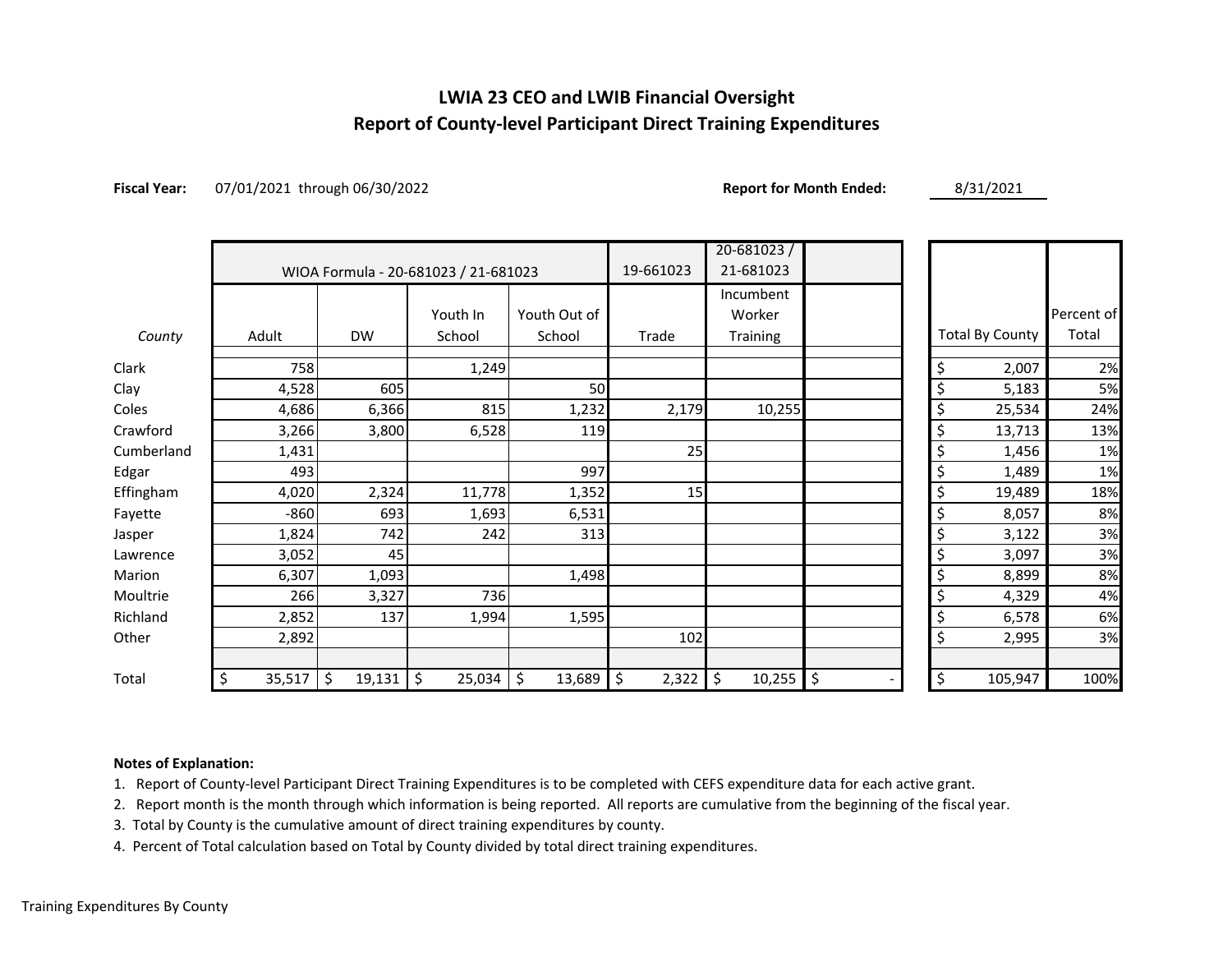# **LWIA 23 CEO and LWIB Financial Oversight Key Metrics for Financial Oversight of WIOA Formula Grants**

| <b>WIOA Grant Numbers:</b>      | 20-681023 / 21-681023                    |              | 8/31/2021                   |                             |                          |
|---------------------------------|------------------------------------------|--------------|-----------------------------|-----------------------------|--------------------------|
|                                 |                                          |              |                             | <b>Status</b>               |                          |
| Metric                          | <b>Standard</b>                          | <b>Adult</b> | <b>Dislocated</b><br>Worker | Youth – In<br><b>School</b> | Youth – Out<br>of School |
| Obligations - Year 1 20-681023  | $80\%$ by June $30th$ - see note 8 below | $F***$       | M                           | $F***$                      | $F***$                   |
| Obligations - Year 2 20-681023  | 100% by June $30^{\text{th}}$            | MG           | MG                          | N                           | N                        |
| Obligations - Year 1 21-681023  | $80\%$ by June $30th$                    | N            | MG                          | N                           | N                        |
| Obligations - Year 2 21-681023  | 100% by June $30th$                      | MG           | MG                          | N                           | N                        |
| <b>Direct Training Expenses</b> | 50% of total expenditures                | MG           | MG                          |                             |                          |
| Youth - In School 20-681023     | Not more than 50% of youth budget        |              |                             | MG                          |                          |
| Youth - In School 21-681023     | Not more than 25% of youth budget        |              |                             | N                           |                          |
| Youth $-20-681023$              | Minimum 20% for work experience          |              |                             | MG                          |                          |
| Youth $-21-681023$              | Minimum 20% for work experience          |              |                             | N                           |                          |

## **Notes of Explanation:**

- 1. A key metrics report is to be completed for the active formula grants.
- 2. The grant number is the number DCEO assigns to the grant.

3. Report month is the month through which information is being reported. All reports are cumulative from the beginning of the grant period and should tie to entries made on the Grant Reporting System (GRS). GRS entries for the report month are required to be made within 20 days of the end of the previous month.

4. As shown, some metrics apply separate standards for each of the two years for which formula grant funding is available.

5. The budget and expenses for grant amounts allocated for administration costs are not included in the calculation of the obligations metrics. The Year 1 obligations measure is prorated to reflect cumulative minimum obligations of 6.67% per month (i.e., 80% divided by 12).

6. The direct training expenses metric applies to adults and dislocated workers only and is calculated based on all available funds for the program year, including funds carried in from the previous year.

7. Status indicators are as follows: MG=Meeting; N= Not Meeting; M= Met; F= failed

8. \*\*\*A waiver request regarding the 80% obligation rate for the PY20 funds was approved as long as certain conditions are met, including implementing the action plan and strategies submitted along with recurring communication of progress to DCEO.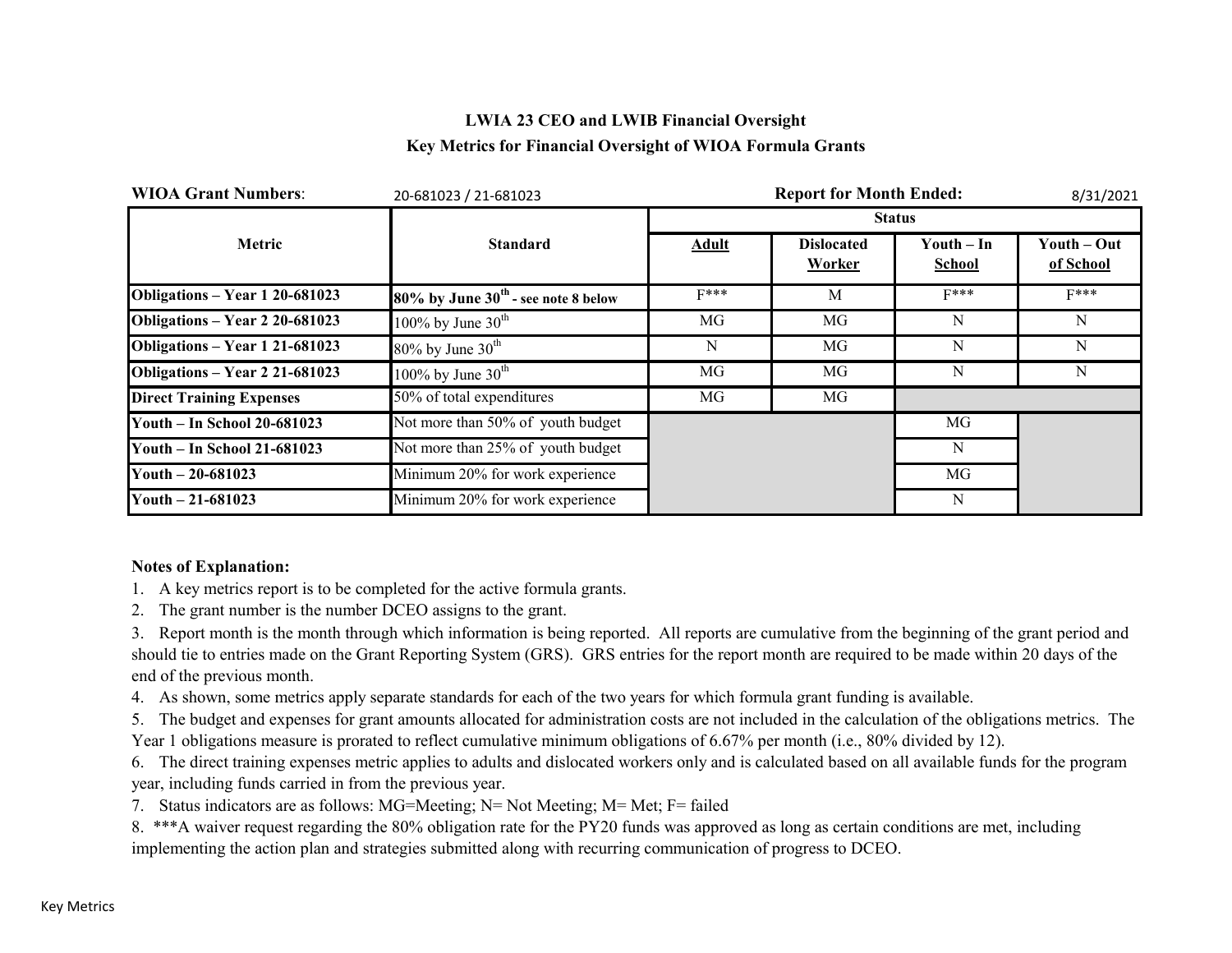# Lake Land College Statement of Expenditures August 2021

(In Whole Numbers)

|                           | Current<br>Expense | Y-T-D<br>Expense | <b>PY21</b><br>Annual<br><b>Budget</b> | Annual<br><b>Budget</b><br>Remaining | %<br>Spent |
|---------------------------|--------------------|------------------|----------------------------------------|--------------------------------------|------------|
| Expenses                  |                    |                  |                                        |                                      |            |
| <b>Salaries</b>           | 15,019             | 30,038           | 181,000                                | 150,962                              | 16.6%      |
| <b>Fringe Benefits</b>    | 6,215              | 9.775            | 80,280                                 | 70,505                               | 12.2%      |
| Travel / Training / Mtgs  | 29                 | 53               | 8,000                                  | 7,947                                | 0.7%       |
| Contractual               | 0                  | 0                | 2,000                                  | 2,000                                | $0.0\%$    |
| <b>Facility Costs</b>     | 539                | 1.078            | 10.000                                 | 8,922                                | 10.8%      |
| Office / Operations Costs | 8,013              | 17,742           | 77,700                                 | 59,958                               | 22.8%      |
| <b>Total Expenses</b>     | 29,815             | 58,686           | 358,980                                | 300,294                              | 16.3%      |

## Notes of Explanation:

1. Detailed expenditure information is available to the CEOs and LWIB upon request.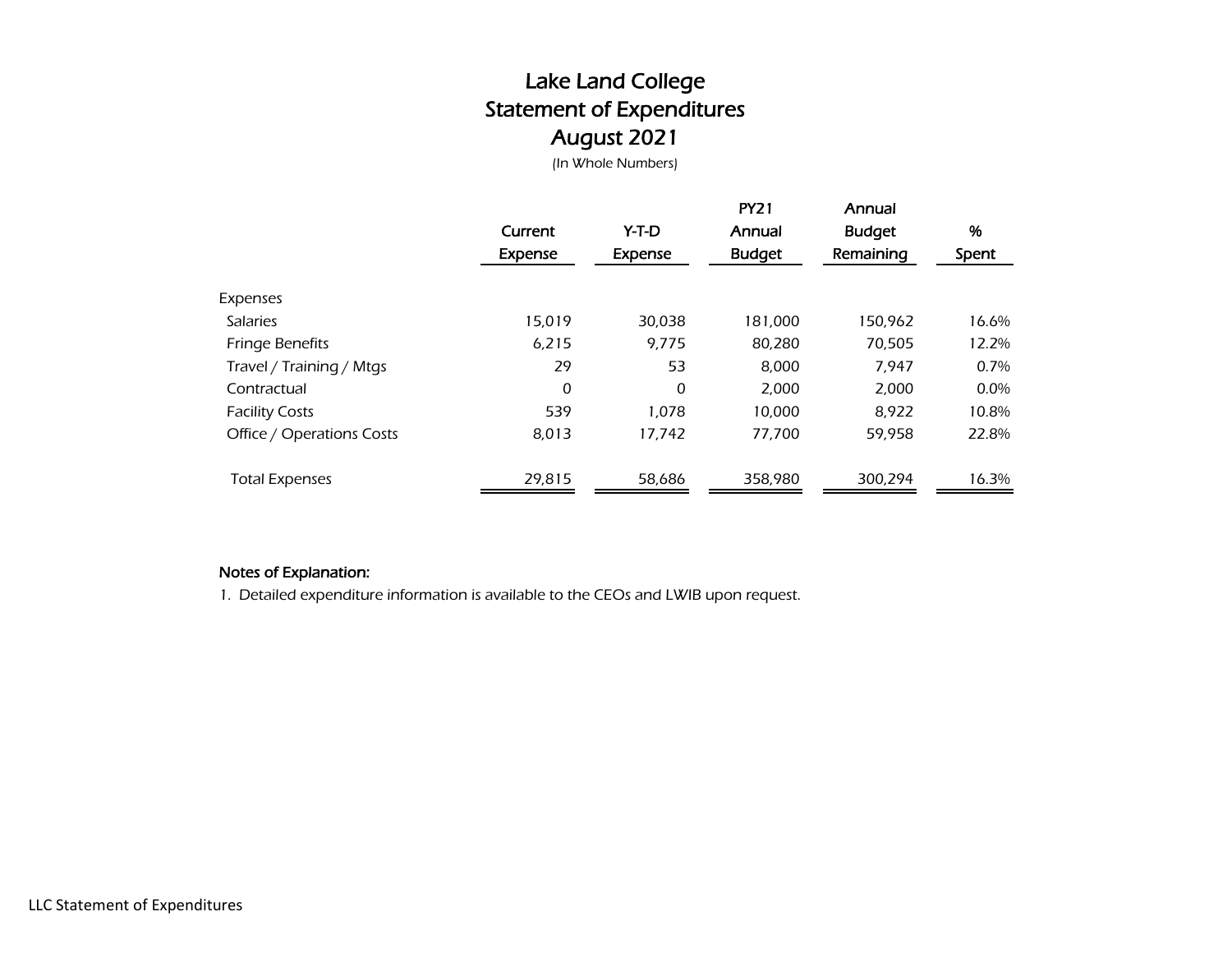# **Report for Financial Oversight by CEOs and LWIB Summary of Financial Activity for Service Providers**

|                               |               |           |          |         | <b>Report for Month Ended:</b> | 8/31/2021 |  |
|-------------------------------|---------------|-----------|----------|---------|--------------------------------|-----------|--|
| <b>Service Provider Name:</b> | <b>CEFS</b>   |           |          |         |                                |           |  |
|                               | <b>Budget</b> |           | Expenses |         | <b>Remaining Balance</b>       |           |  |
| Line Item                     | Amount        | % Total   | Amount   | % Total | Amount                         | % Total   |  |
| Direct Training               | 2,667,970     | 74.8%     | 243,497  | 67.3%   | 2,424,473                      | 75.7%     |  |
| All Other                     | 896,645       | 25.2%     | 118,531  | 32.7%   | 778,114                        | 24.3%     |  |
| Total                         | 3,564,615     | $100.0\%$ | 362,028  | 100.0%  | 3,202,587                      | 100.0%    |  |

## **Notes of Explanation:**

1. CEFS is the only service provider in LWIA 23.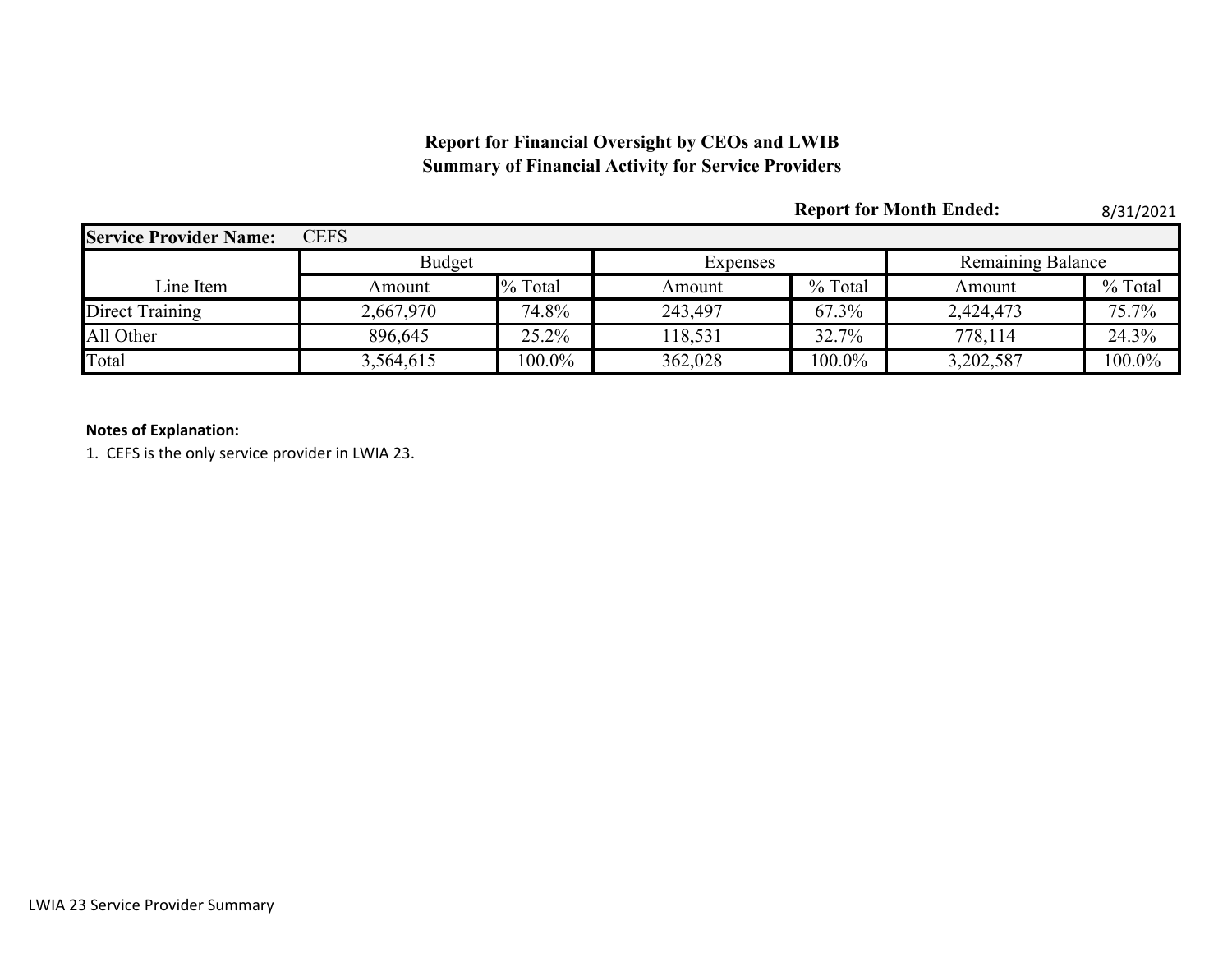## **Report for Financial Oversight by LWIA 23 CEOs and the LWIB Report of Training Provider Expenditures**

| Fiscal Year: 07/01/2021 through 06/30/2022 | <b>Month Ended:</b>                     | 8/31/2021                |                          |                              |  |  |
|--------------------------------------------|-----------------------------------------|--------------------------|--------------------------|------------------------------|--|--|
| <b>Training Provider</b>                   | <b>Current Month</b><br><b>Expenses</b> |                          |                          | <b>Expenses to Date</b>      |  |  |
| <b>Advanced Healthcare Training</b>        | \$                                      | $\blacksquare$           | \$                       |                              |  |  |
| Barnes & Noble                             | \$                                      | -                        | \$                       | $\blacksquare$               |  |  |
| Capital Area School of Practical Nursing   | \$                                      | ۰                        | \$                       | $\overline{\phantom{a}}$     |  |  |
| <b>Coding For Success</b>                  | \$                                      |                          | \$                       |                              |  |  |
| <b>College of Dupage</b>                   | $\overline{\$}$                         |                          | \$                       |                              |  |  |
| Danville Area Community College            | \$                                      |                          | \$                       |                              |  |  |
| <b>Eastern Illinois University</b>         | $\overline{\$}$                         |                          | \$                       |                              |  |  |
| <b>Effingham Academy of Cosmetology</b>    | \$                                      |                          | \$                       |                              |  |  |
| <b>Illinois Eastern Community Colleges</b> | $\overline{\$}$                         | 18.00                    | $\overline{\mathcal{E}}$ | 13,205.60                    |  |  |
| <b>Indiana State University</b>            | $\overline{\$}$                         |                          | \$                       |                              |  |  |
| <b>IUPUI</b>                               | $\overline{\$}$                         |                          | \$                       |                              |  |  |
| <b>Ivy Tech Community College</b>          | $\overline{\$}$                         | $\overline{\phantom{0}}$ | \$                       |                              |  |  |
| Janice Gebke RN                            | $\overline{\$}$                         | -                        | \$                       | $\overline{\phantom{a}}$     |  |  |
| John A. Logan College                      | \$                                      |                          | \$                       |                              |  |  |
| Kaskaskia College                          | $\overline{\$}$                         | 4,565.85                 | $\overline{\mathcal{S}}$ | 6,562.71                     |  |  |
| Lake Land College                          | $\overline{\$}$                         | 1,291.36                 | $\overline{\$}$          | 2,768.06                     |  |  |
| Lakeview College of Nursing                | $\overline{\$}$                         |                          | \$                       |                              |  |  |
| <b>Lincoln Land Community College</b>      | $\overline{\$}$                         |                          | \$                       |                              |  |  |
| <b>Lincoln Trail College</b>               | $\overline{\$}$                         |                          | \$                       |                              |  |  |
| <b>Milikin University</b>                  | \$                                      |                          | \$                       |                              |  |  |
| <b>National Pipe Trades</b>                | $\overline{\$}$                         |                          | \$                       |                              |  |  |
| Parkland College                           | $\overline{\$}$                         | ä,                       | \$                       | 1,528.50                     |  |  |
| <b>Premier CDL Training</b>                | $\overline{\$}$                         |                          | \$                       |                              |  |  |
| Rend Lake College                          | $\overline{\$}$                         |                          | \$                       |                              |  |  |
| <b>Richland Community College</b>          | $\overline{\$}$                         | -                        | \$                       | $\qquad \qquad \blacksquare$ |  |  |
| Southern Illinois University - Carbondale  | $\overline{\$}$                         | ۰                        | \$                       | $\blacksquare$               |  |  |
| Southern Illinois Book and Supply          | $\overline{\$}$                         | $\overline{\phantom{0}}$ | \$                       | $\blacksquare$               |  |  |
| Southwestern Illinois College              | $\overline{\mathbf{3}}$                 |                          | \$                       |                              |  |  |
| <b>Truck Driver Institute</b>              | $\overline{\$}$                         | ۰                        | \$                       |                              |  |  |
| University of Illinois - Springfield       | $\overline{\$}$                         |                          | \$                       |                              |  |  |
| <b>Vincennes University</b>                | $\overline{\mathcal{S}}$                |                          | \$                       |                              |  |  |
| <b>Notes of Explanation:</b>               |                                         | Total \$                 |                          | 24,064.87                    |  |  |



1) All training providers with expenses charged to an LWIA 23 grant during the fiscal year are listed.

2) Training providers generally invoice by semester.